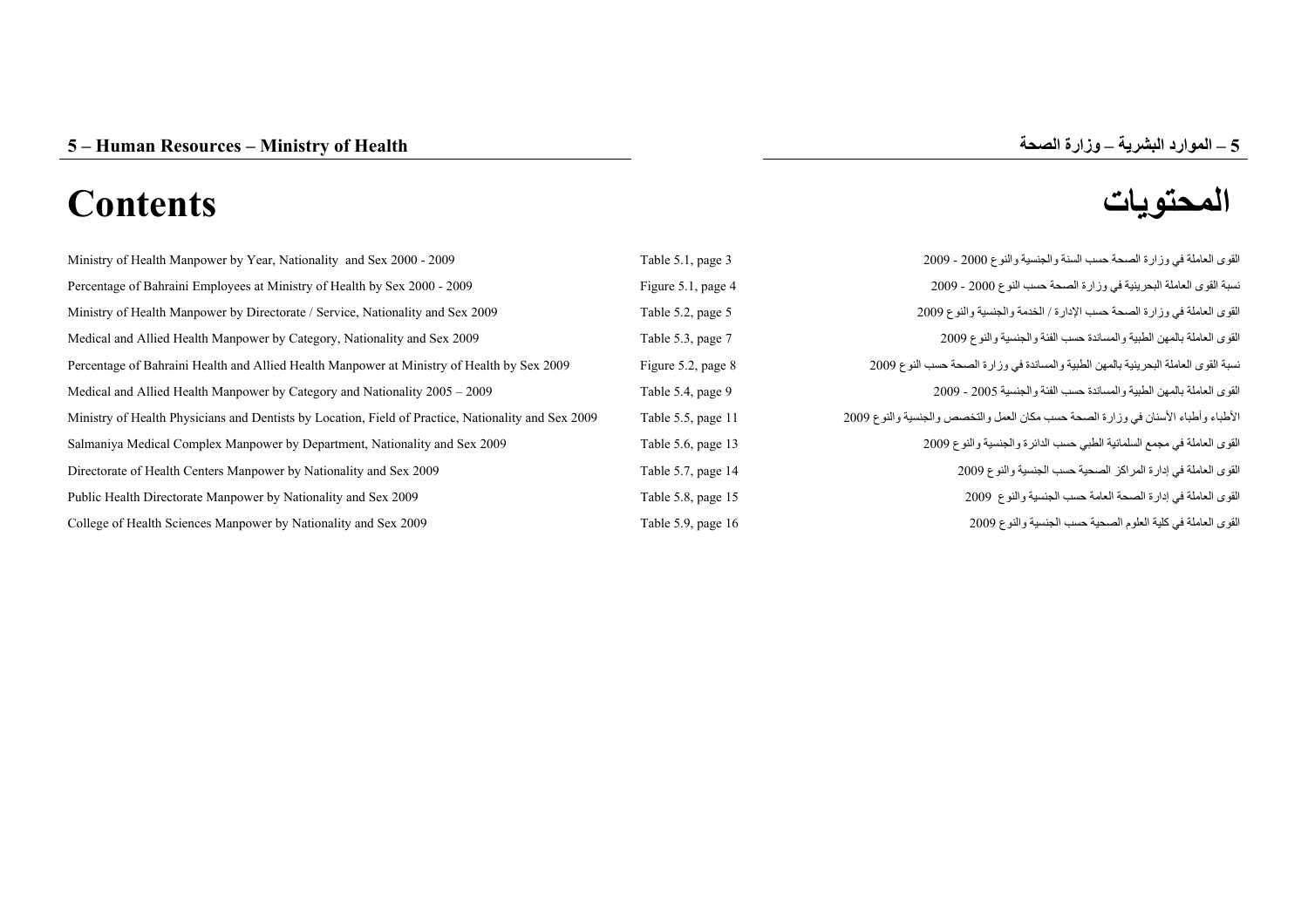<span id="page-1-0"></span>

|                 | <b>Total</b> | Non-Bahraini الجملة |       |        |        |      | Bahraini غیر بحرینی |        | بحريني |       |
|-----------------|--------------|---------------------|-------|--------|--------|------|---------------------|--------|--------|-------|
| $\%$<br>بحريني  | الجملة       | أنشى                | ذكر   | الجملة | أنشى   | نكر  | الجملة              | أنشى   | ذكر    | السنة |
| <b>Bahraini</b> | Total        | Female              | Male  | Total  | Female | Male | Total               | Female | Male   | Year  |
| 83.0            | 6,889        | 3,761               | 3,128 | 1,170  | 879    | 291  | 5,719               | 2,882  | 2,837  | 2000  |
| 84.2            | 7,092        | 3,901               | 3,191 | 1,124  | 846    | 278  | 5,968               | 3,055  | 2,913  | 2001  |
| 85.3            | 7,201        | 3,971               | 3,230 | 1,060  | 785    | 275  | 6,141               | 3,186  | 2,955  | 2002  |
| 84.9            | 7,449        | 4,153               | 3,296 | 1,127  | 837    | 290  | 6,322               | 3,316  | 3,006  | 2003  |
| 83.9            | 7,716        | 4,336               | 3,380 | 1,239  | 920    | 319  | 6,477               | 3,416  | 3,061  | 2004  |
| 84.6            | 7,996        | 4,572               | 3,424 | 1,234  | 959    | 275  | 6,762               | 3,613  | 3,149  | 2005  |
| 82.1            | 8,397        | 4,906               | 3,491 | 1,499  | 1,185  | 314  | 6,898               | 3,721  | 3,177  | 2006  |
| 81.4            | 8,859        | 5,225               | 3,634 | 1,646  | 1,316  | 330  | 7,213               | 3,909  | 3,304  | 2007  |
| 80.4            | 9,110        | 5,437               | 3,673 | 1,784  | 1,450  | 334  | 7,326               | 3,987  | 3,339  | 2008  |
| 79.8            | 9,282        | 5,612               | 3,670 | 1,877  | 1,523  | 354  | 7,405               | 4,089  | 3,316  | 2009  |

# **جدول 5.1 Table القوى العاملة في وزارة الصحة حسب السنة والجنسية والنوع 2000 - 2009 Ministry of Health Manpower by Year, Nationality and Sex 2000 - 2009**

ملاحظة: تم إضافة العاملين بنظام جزئي منذ عام 2004 . 2004 . 2004 . 2004 . 2004 . Since Part-time manpower were added since 2004 .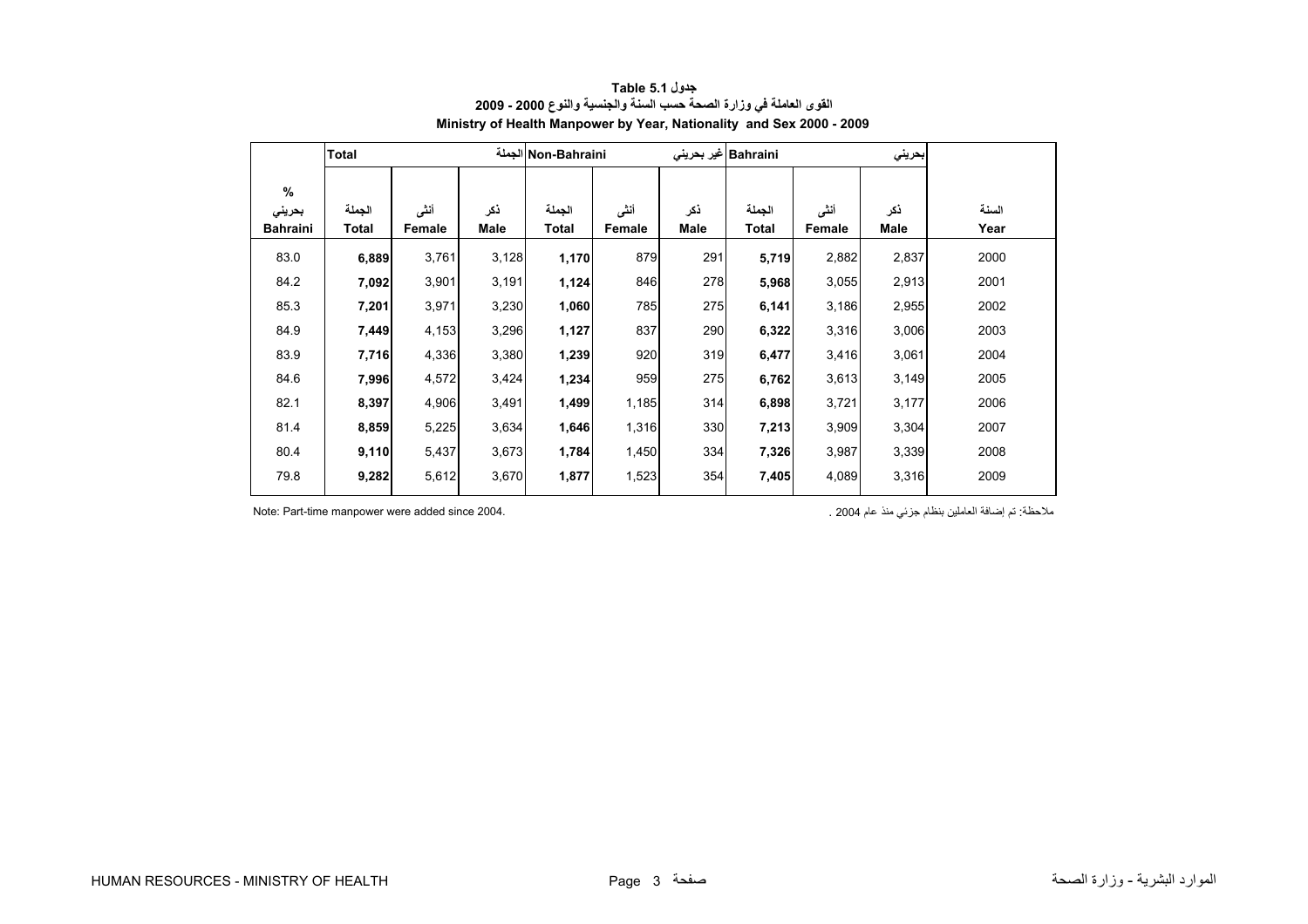**رسم بياني 5.1 Figure نسبة القوى العاملة البحرينية في وزارة الصحة حسب النوع 2000 - 2009 Percentage of Bahraini Employees at Ministry of Health by Sex 2000 - 2009**

<span id="page-2-0"></span>

Percentage of Bahraini Total

مرجع : جدول 5.1 5.1 Table :Reference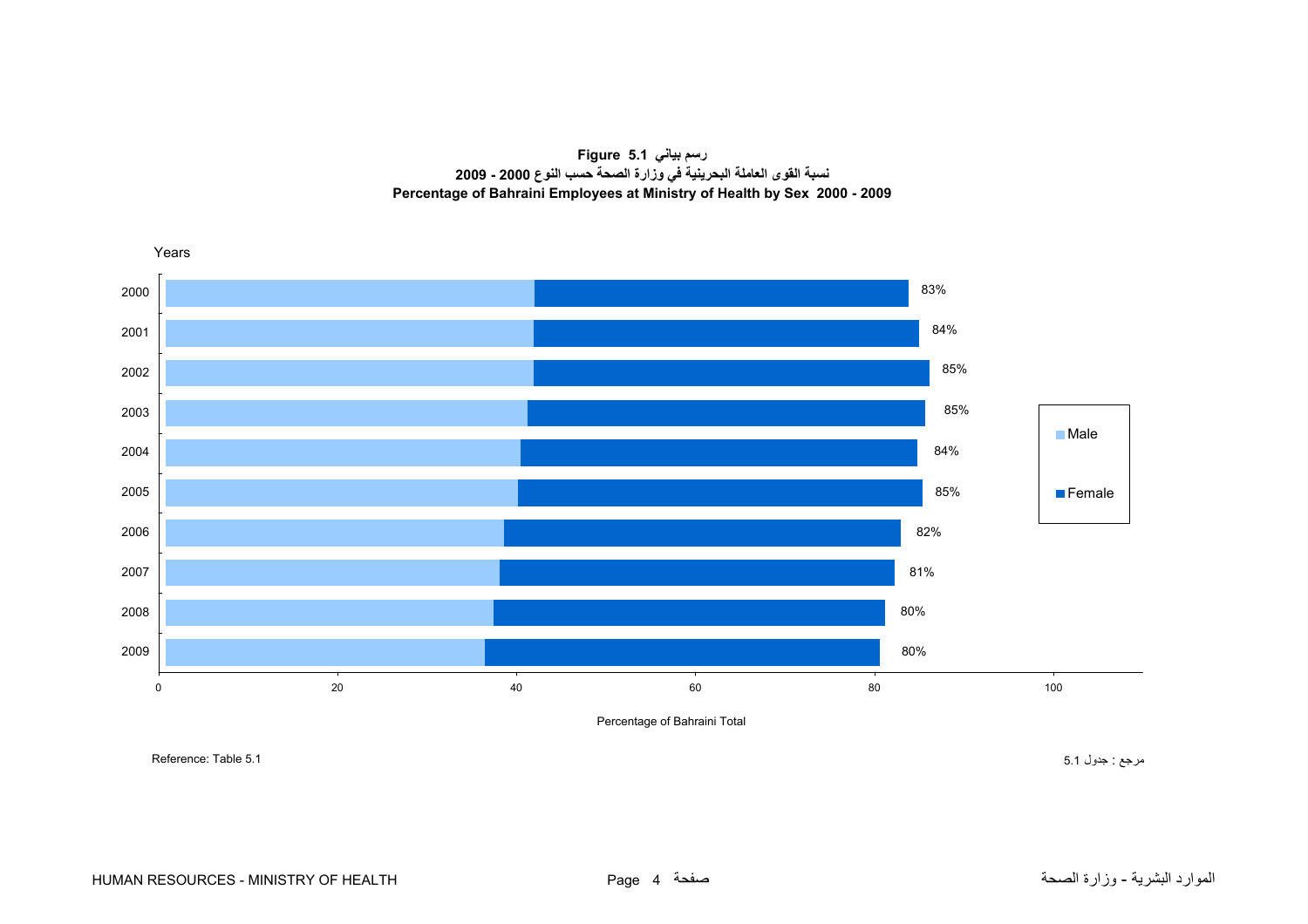#### **جدول 5.2 Table القوى العاملة في وزارة الصحة حسب الإدارة / الخدمة والجنسية والنوع <sup>2009</sup> Ministry of Health Manpower by Directorate / Service, Nationality and Sex 2009**

<span id="page-3-0"></span>

|                                                 |                  |                 |              | غیر بحرینی<br>Non-Bahraini |             | بحريني<br><b>Bahraini</b> |                         |                                              |
|-------------------------------------------------|------------------|-----------------|--------------|----------------------------|-------------|---------------------------|-------------------------|----------------------------------------------|
|                                                 |                  | $\frac{9}{6}$   |              |                            |             |                           |                         |                                              |
|                                                 |                  | بحريني          | الجملة       | أنشى                       | ذكر         | أننى                      | ذكر                     |                                              |
| Directorate / Service                           |                  | <b>Bahraini</b> | <b>Total</b> | Female                     | <b>Male</b> | Female                    | Male                    | الإدارة / الخدمة                             |
| Office of H.E. The Minister                     |                  | 100             | 8            |                            |             |                           | 7                       | مكتب سعادة الوزيرة                           |
| <b>Nursing Development</b>                      |                  | 100             |              |                            |             |                           |                         | تطوير خدمات التمريض                          |
| Office of Legal Affairs                         |                  | 60              |              |                            |             |                           |                         | مكتب الشئون القانونية                        |
| <b>Quality Management Section</b>               |                  | 80              |              |                            |             |                           |                         | قسم إدارة الجودة                             |
| <b>Internal Audit Unit</b>                      |                  | 75              | 4            |                            |             | $\overline{2}$            |                         | وحدة التدقيق الداخلي                         |
| Directorate of Public & International Relations |                  | 100             | 18           |                            |             | 6                         | 12                      | إدارة العلاقات العامة والدولية               |
| Programmes Co-ordination Unit                   |                  | 100             | 3            |                            |             | $\overline{c}$            | $\overline{\mathbf{1}}$ | وحدة تنسيق البرامج                           |
|                                                 | <b>Sub Total</b> | 91              | 44           |                            |             | 17                        |                         | الحملة 23                                    |
| <b>Office of Undersecretary</b>                 |                  | 100             | 4            |                            |             | 3                         |                         | مكتب وكيل الوزارة                            |
| <b>Medical Commission</b>                       |                  | 100             | 6            |                            |             | 3                         | 3                       | اللجان الطبية                                |
| Directorate of Pharmacy & Drug Control          |                  | 84              | 25           |                            |             | 11                        | 10                      | إدارة الصيدلة ومراقبة الأدوية                |
| Office of Licensure & Registration              |                  | 97              | 32           |                            |             | 21                        | 10                      | مكتب التسجيل والتراخيص                       |
| Programmes Management Unit                      |                  | 75              | 4            |                            |             | $\overline{2}$            |                         | وحدة ادارة البرامج                           |
|                                                 | <b>Sub Total</b> | 92              | 71           | 3                          |             | 40                        |                         | الحملة 25                                    |
| Office of Assistant Undersecretary for          |                  | 100             | Δ            |                            |             |                           | Δ                       | مكتب الوكيل المساعد للموارد البشرية والخدمات |
| <b>Human Resources and Services</b>             |                  |                 |              |                            |             |                           |                         |                                              |
| Directorate of Human Resources                  |                  | 99              | 80           | 1                          |             | 39                        | 40                      | إدارة الموارد البشرية                        |
| Directorate of Services                         |                  | 100             | 220          |                            |             | 3                         | 217                     | إدارة الخدمات                                |
| Directorate of Materials Management             |                  | 99              | 120          |                            |             | 23                        | 96                      | إدارة المواد والتجهيزات                      |
| Laundry                                         |                  | 100             | 88           |                            |             | 22                        | 66                      | المغسلة                                      |
|                                                 | <b>Sub Total</b> | 100             | 512          | $\mathbf{2}$               |             | 87                        |                         | الجملة 423                                   |
| Office of Assistant Undersecretary for          |                  |                 |              |                            |             |                           |                         | مكتب الوكيل المساعد للشئون المالية والفنية   |
| <b>Finance and Technical Affairs</b>            |                  |                 |              |                            |             |                           |                         |                                              |
| Directorate of Financial Resources              |                  | 96              | 69           |                            | 3           | 23                        | 43                      | إدار ة المو ار د المالية                     |
| Directorate of Engineering and Maintenance      |                  | 98              | 291          |                            |             | 11                        | 275                     | إدارة الهندسة والصيانة                       |
| Directorate of Medical Equipment                |                  | 73              | 59           |                            | 16          | 6                         | 37                      | إدارة المعدات الطبية                         |
|                                                 | <b>Sub Total</b> | 94              | 419          |                            | 24          | 40                        |                         | الجملة 355                                   |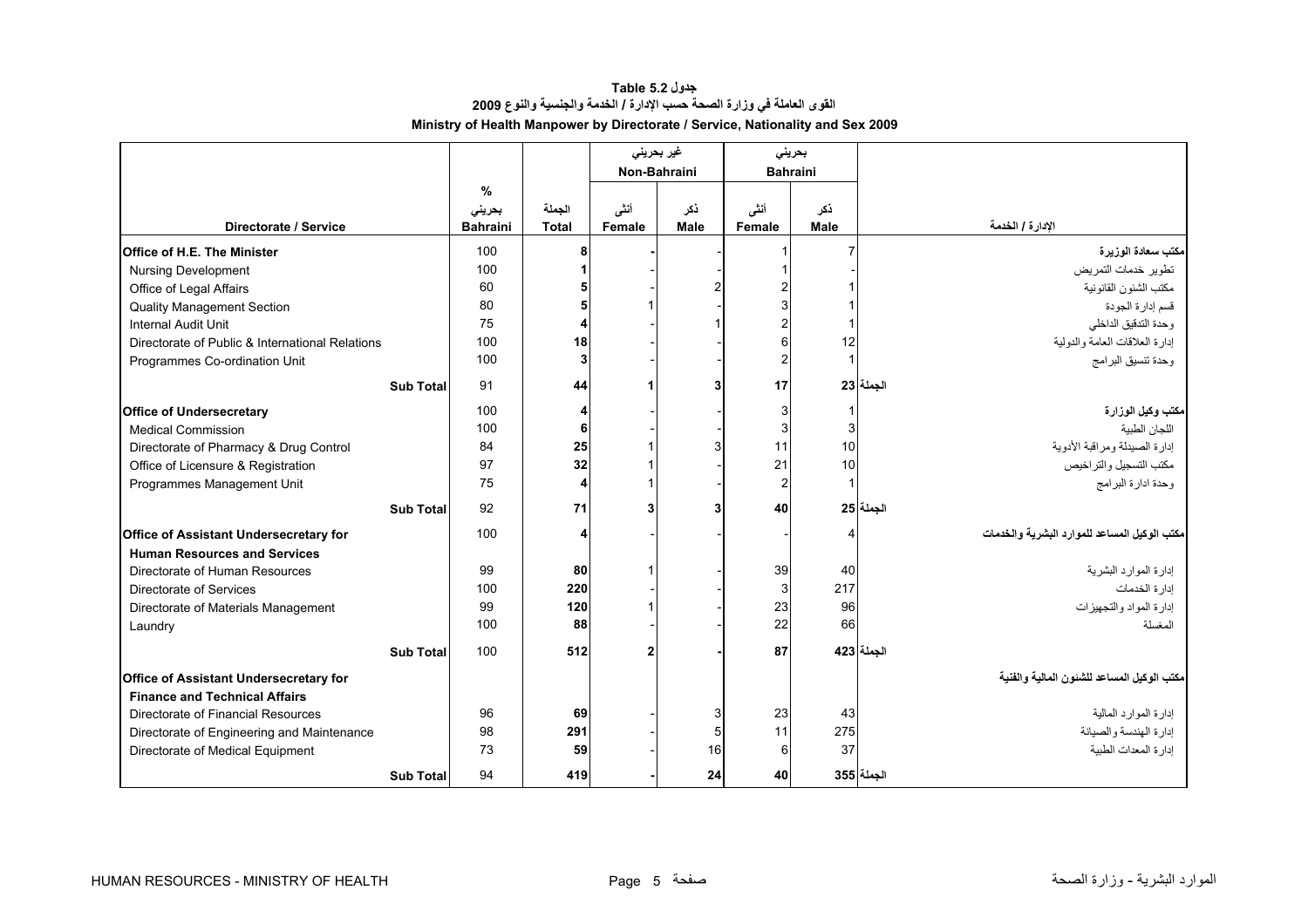# **(Cont'd) Table 5.2 جدول ) تابع( القوى العاملة في وزارة الصحة حسب الإدارة / الخدمة والجنسية والنوع <sup>2009</sup> Ministry of Health Manpower by Directorate / Service, Nationality and Sex 2009**

|                                                   |                 |                | غیر بحرینی   |                | بحرينى                  |                |                                                          |
|---------------------------------------------------|-----------------|----------------|--------------|----------------|-------------------------|----------------|----------------------------------------------------------|
|                                                   |                 |                | Non-Bahraini |                | <b>Bahraini</b>         |                |                                                          |
|                                                   | %               |                |              |                |                         |                |                                                          |
|                                                   | بحريني          | الجملة         | أنشى         | ذكر            | أنشى                    | ذكر            |                                                          |
| Directorate / Service                             | <b>Bahraini</b> | <b>Total</b>   | Female       | Male           | Female                  | <b>Male</b>    | الإدارة / الخدمة                                         |
| Office of Assistant Undersecretary for Primary    | 86              |                | 1            |                | 5                       |                | مكتب الوكيل المساعد للرعاية الصحية الأولية والصحة العامة |
| <b>Health Care &amp; Public Health</b>            |                 |                |              |                |                         |                |                                                          |
| Directorate of Health Centers                     | 97              | 989            | 23           | 6              | 637                     | 323            | إدارة المراكز الصحبة                                     |
| Pre-Employment Examination                        | 70              | 10             |              | 3              | $\overline{4}$          |                | فحص اللباقة للعمل                                        |
| Maternal and Child Health Services                | 83              | 30             | $\mathbf{1}$ | $\overline{4}$ | 19                      | 6              | خدمات رعاية الامومة و الطفولة                            |
| <b>Health Centers Medical Services</b>            | 75              | 281            | 21           | 49             | 169                     | 42             | الخدمات الطبية للمراكز الصحية                            |
| <b>Health Reinforcement Directorate</b>           | 97              | 32             |              |                | 24                      | $\overline{7}$ | إدارة تعزيز الصحة                                        |
| National School Health Program                    | 99              | 94             | 1            |                | 86                      |                | برنامج الصحة المدرسية                                    |
| Directorate of Public Health                      | 99              | 423            |              |                | 103                     | 316            | إدارة الصحة العامة                                       |
| Nursing Services Primary Care & Public Health     | 75              | 518            | 128          |                | 350                     | 40             | خدمات التمريض للرعاية الأولية والصحة العامة              |
| Dental & Oral Health Services                     | 90              | 31             |              | 3              | 18                      | 10             | خدمات صحة الفم والأسنان                                  |
| <b>Sub Total</b>                                  | 90              | 2.415          | 176          | 69             | 1,415                   |                | الجملة 755                                               |
| Office of Assistant Undersecretary for Hospitals  | 75              | 4              | $\mathbf{1}$ |                | $\overline{\mathbf{1}}$ | 2              | مكتب الوكيل المساعد لشئون المستشفيات                     |
| Salmaniya Medical Complex Administration Services | 99              | 849            | 3            | 3              | 312                     | 531            | الخدمات الإدارية لمجمع السلمانية الطبي                   |
| Salmaniya Medical Complex Medical Services        | 71              | 1,038          | 119          | 178            | 372                     | 369            | الخدمات الطبية لمجمع السلمانية الطبي                     |
| <b>Secondary Nursing Services</b>                 | 57              | 2,914          | 1,186        | 58             | 1.277                   | 393            | خدمات التمريض للمستشفيات                                 |
| Periphery Hospitals                               |                 |                |              |                |                         |                | المستشفيات الخارجية                                      |
| <b>Psychiatric Hospital</b>                       | 99              | 152            |              | $\mathcal{P}$  | 46                      |                | مستشفى الطب النفسي 104                                   |
| Muharraq Maternity Hospital                       | 97              | 67             |              |                | 31                      |                | مستشفى المحرق للولادة 34                                 |
| Jidhafs Maternity Hospital                        | 100             | 63             |              |                | 36                      |                | مستشفى جدحفص للولادة 27                                  |
| Ebrahim Khalil Kanoo Med & Comm Center            | 95              | 39             |              |                | 15                      |                | مركز ابراهيم خليل كانو الصحى و الاجتماعي 22              |
| Geriatric Hospital                                | 100             | 17             |              |                | $\overline{7}$          |                | مستشفى العجزة 10                                         |
| Overseas Health Services                          | 88              | 8              |              |                | $\mathcal{P}$           |                | خدمات العلاج بالخار ج                                    |
| <b>Sub Total</b>                                  | 70              | 5,151          | 1,312        | 243            | 2,099                   | الجملة 1,497   |                                                          |
| <b>Office of Assistant Undersecretary for</b>     | 100             | 4              |              |                | 2                       | 2              | بكتب الوكيل المساعد للتدريب والتخطيط                     |
| <b>Training &amp; Planning</b>                    |                 |                |              |                |                         |                |                                                          |
| Directorate of Training                           | 98              | 504            | 9            |                | 300                     | 194            | إدار ۃ التدر بب                                          |
| College of Health Sciences                        | 76              | 110            | 20           |                | 64                      | 20             | كلية العلوم الصحية                                       |
| <b>Health Information Directorate</b>             | 90              | 40             |              |                | 17                      | 19             | إدارة المعلومات الصحية                                   |
| Office of Medical Review                          | 86              | $\overline{7}$ |              |                | $\overline{\mathbf{A}}$ |                | مكتب المر اجعة الطببة                                    |
| Directorate of Strategic Planning                 | 100             | 5              |              |                |                         |                | إدارة التخطيط الأستر اتيجي                               |
| <b>Sub Total</b>                                  | 94              | 670            | 29           | 12             | 391                     |                | الجملة  238                                              |
| <b>Grand Total</b>                                | 80              | 9,282          | 1,523        | 354            | 4,089                   | 3,316          | الجملة الكلية                                            |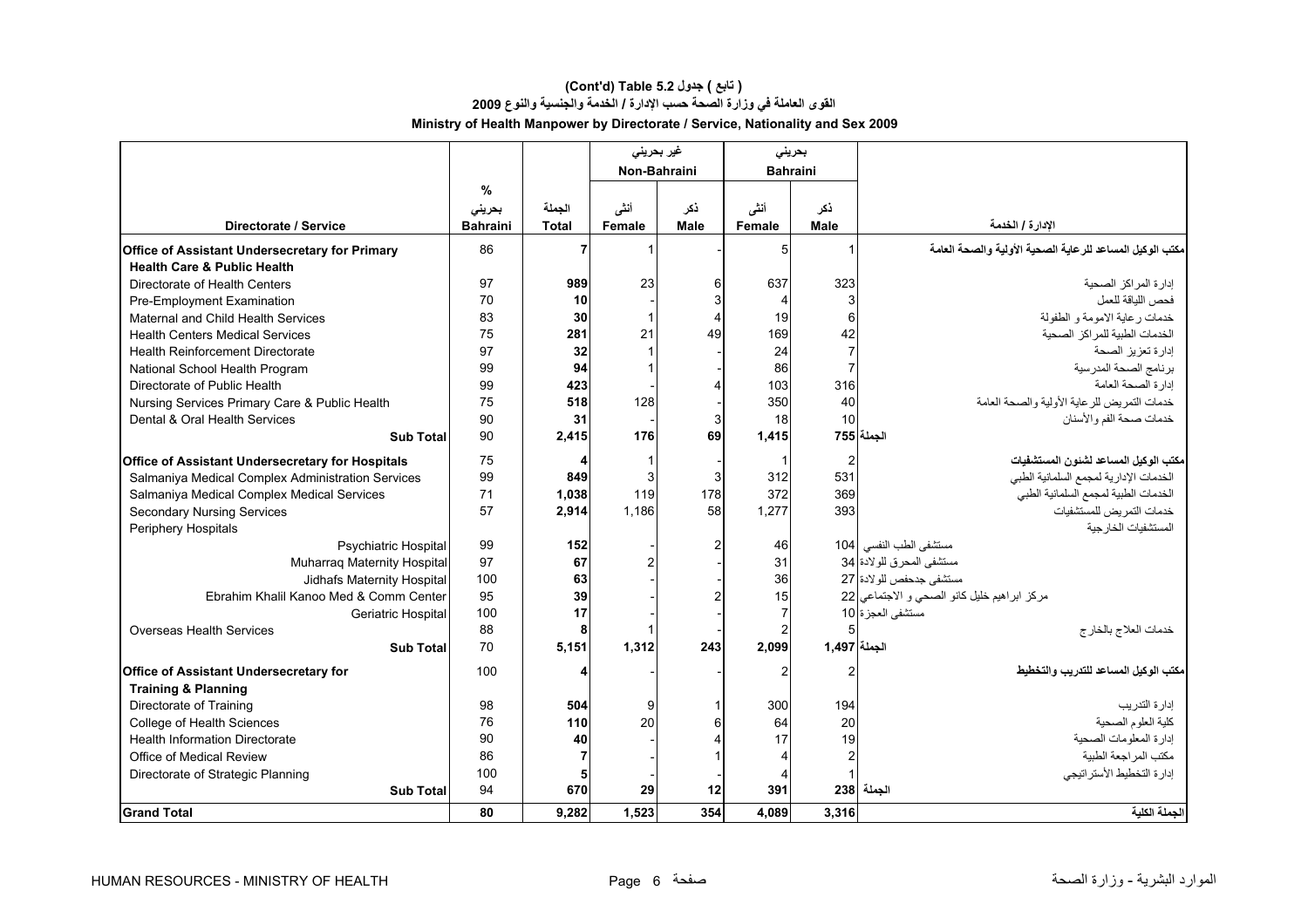| جدول Table 5.3                                                           |
|--------------------------------------------------------------------------|
| القوى العاملة بالمهن الطبية والمساندة حسب الفنة والجنسية والنوع 2009     |
| Medical and Allied Health Manpower by Category, Nationality and Sex 2009 |

<span id="page-5-0"></span>

|                                                         |                                | <b>Total</b>           |                | الجملة             | Non-Bahraini           |                       |                    | Bahraini غیر بحرین <i>ی</i> |                | بحريني             |                                   |
|---------------------------------------------------------|--------------------------------|------------------------|----------------|--------------------|------------------------|-----------------------|--------------------|-----------------------------|----------------|--------------------|-----------------------------------|
| Category                                                | %<br>بحريني<br><b>Bahraini</b> | الجملة<br><b>Total</b> | أننى<br>Female | ذكر<br><b>Male</b> | الجملة<br><b>Total</b> | أنشى<br><b>Female</b> | ذكر<br><b>Male</b> | الجملة<br><b>Total</b>      | أنشى<br>Female | ذكر<br><b>Male</b> | الفنة                             |
|                                                         |                                |                        |                |                    |                        |                       |                    |                             |                |                    |                                   |
| Physicians                                              | 80                             | 1,149                  | 610            | 539                | 229                    | 73                    | 156                | 920                         | 537            | 383                | الأطباء                           |
| <b>Dentists</b>                                         | 95                             | 118                    | 79             | 39                 | 6                      |                       |                    | 112                         | 76             | 36                 | أطباء الأسنان                     |
| Pharmacists & Technicians                               | 98                             | 186                    | 156            | 30                 |                        |                       |                    | 182                         | 154            | 28                 | الصيادلة وفنيو صيدلة              |
| Nurses <sup>*</sup>                                     | 50                             | 2,804                  | 2,588          | 216                | 1,407                  | 1,348                 | 59                 | 1,397                       | 1,240          | 157                | الممرضات *                        |
| <b>Practical Nurses</b>                                 | 100                            | 186                    | 148            | 38                 |                        |                       |                    | 186                         | 148            | 38                 | الممرضين العمليين                 |
| Dental Hygienists & Technicians                         | 100                            | 159                    | 132            | 27                 |                        |                       |                    | 159                         | 132            | 27                 | فنيو صحة الفم والأسنان            |
| Laboratory Technologists & Technicians                  | 90                             | 271                    | 214            | 57                 | 28                     | 18                    | 10                 | 243                         | 196            | 47                 | محللو وفنيو مختبر                 |
| Radiographers & Technicians                             | 79                             | 104                    | 75             | 29                 | 22                     | 11                    | 11                 | 82                          | 64             | 18                 | مصورو وفنيو أشعة                  |
| Physiotherapists, Occupational Therapists & Technicians | 94                             | 84                     | 50             | 34                 | 5                      |                       | 5                  | 79                          | 50             | 29                 | فنيو علاج طبيعي وتأهيل مهني       |
| Prosthetic, Orthotics Technicians                       | 79                             | 28                     | 5              | 23                 | 6                      |                       | 6                  | 22                          |                | 17                 | فنيو أطراف صناعية وعظام           |
| Anaesthesia Technician                                  | 34                             | 41                     | 31             | 10                 | 27                     | 23                    |                    | 14                          | 8              | 6                  | فنيو التخدير                      |
| Audio Visual Technician                                 | 88                             | 16                     | 12             |                    |                        |                       |                    | 14                          | 11             |                    | فنيو التسجيل السمعي/ البصري       |
| Electro Cardiogram technician                           | 75                             | 8                      | 6              |                    |                        |                       |                    |                             |                |                    | فنيو تخطيط القلب                  |
| Psychiatric Techician                                   | 100                            |                        |                |                    |                        |                       |                    |                             |                |                    | المعالجين النفسيين                |
| Electro Encephalograph                                  | 67                             |                        |                |                    |                        |                       |                    |                             |                |                    | فنيو تخطيط الدماغ و الأعصاب       |
| <b>Optical Technician</b>                               | 63                             | Я                      | 3              |                    | 3                      |                       |                    |                             | $\mathcal{P}$  |                    | فنيو فحص العيون                   |
| Paramedic and Respiratory Specialist                    | 58                             | 115                    |                | 114                | 48                     |                       | 47                 | 67                          |                | 67                 | المسعفين و أخصائيي الننفس الصناعي |
| Physicist                                               | 60                             |                        |                |                    |                        |                       |                    |                             |                |                    | فيز يائيين                        |
| Radiation Therapist                                     | 75                             |                        |                |                    |                        |                       |                    |                             |                |                    | أخصائيي العلاج الاشعاعي           |
| Immunization & Infection control                        | 100                            | 5                      |                |                    |                        |                       |                    |                             |                |                    | أخصائيي التمنيع و مكافحة العدوي   |

\* Nurses excluding practical nurses and other grades below staff nurse . . الأقل والفئات العمليين الممرضين يشمل لا العدد : الممرضات\*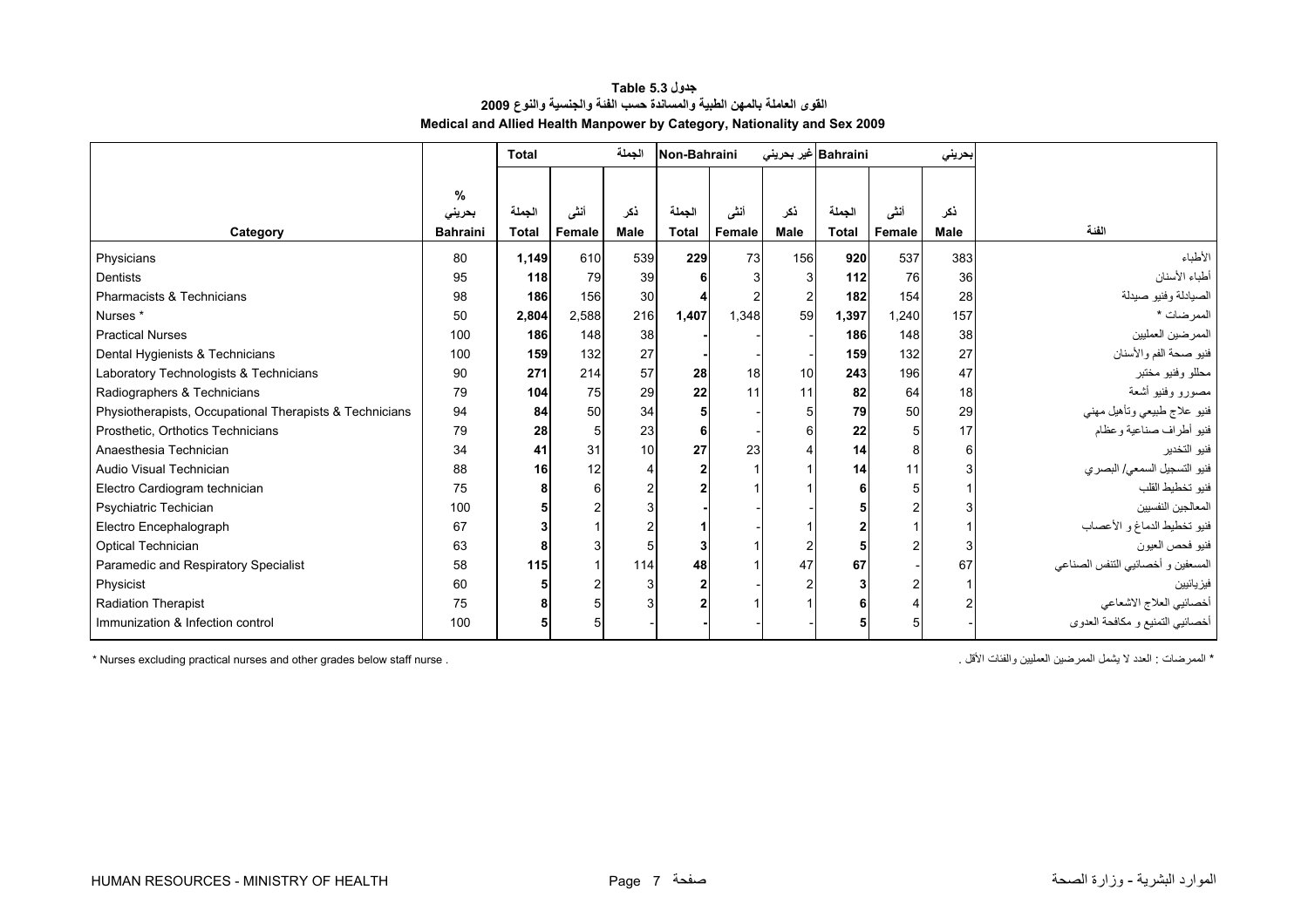**رسم بياني 5.2 Figure نسبة القوى العاملة البحرينية بالمهن الطبية والمساندة في وزارة الصحة حسب النوع <sup>2009</sup> Percentage of Bahraini Health and Allied Health Manpower at Ministry of Health by Sex 2009**

<span id="page-6-0"></span>

مرجع : جدول 5.3

Reference: Table 5.3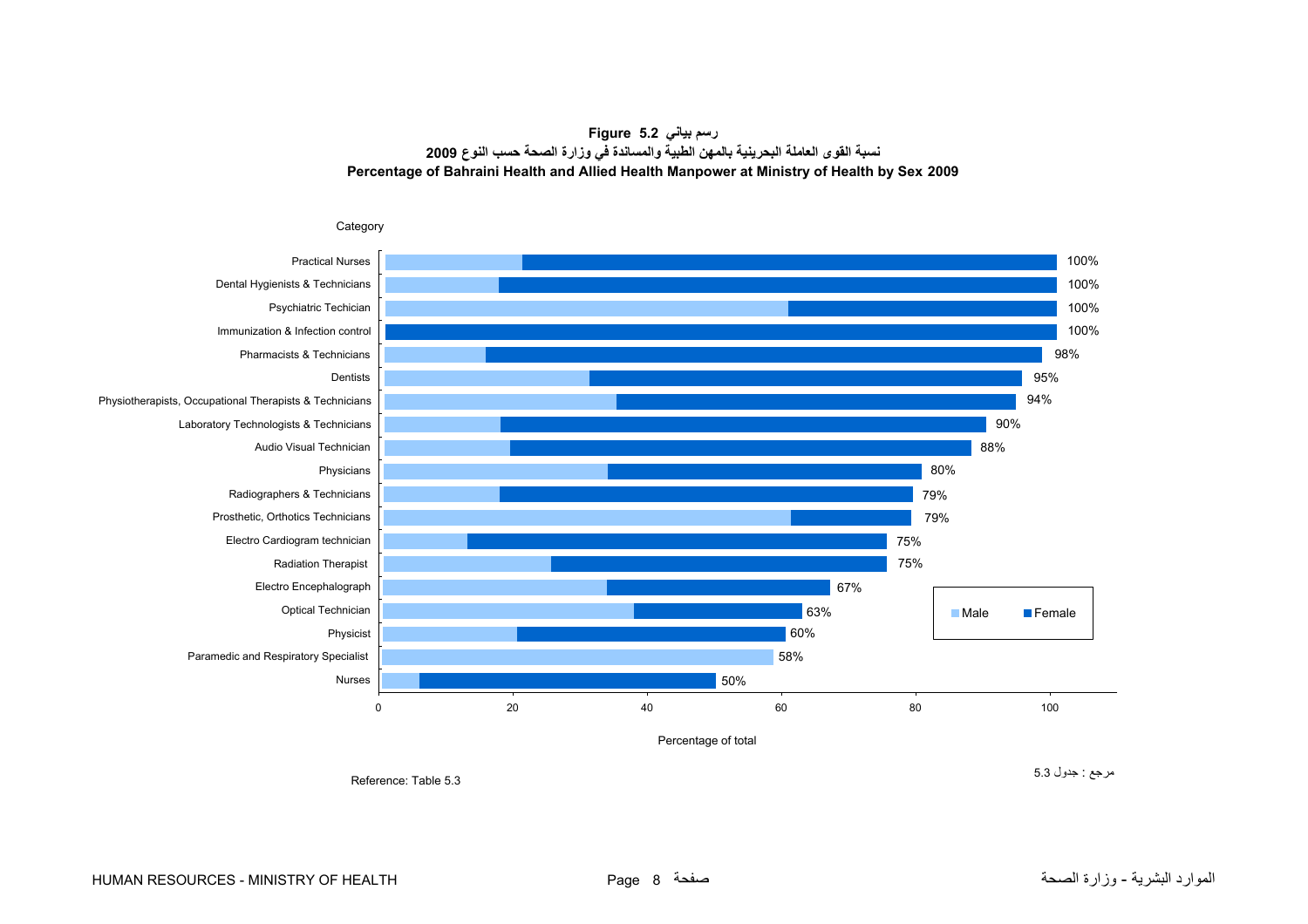<span id="page-7-0"></span>

|                                   |           |           |           |                      |           | الجنسبة                |                      |                             |
|-----------------------------------|-----------|-----------|-----------|----------------------|-----------|------------------------|----------------------|-----------------------------|
| Category                          | 2009      | 2008      | 2007      | 2006                 | 2005      | <b>Nationality</b>     |                      | الفنة                       |
| Physicians                        | 920       | 885       | 841       | 763                  |           | 754 Bah                | بحرينى               | الأطباء                     |
|                                   | 229       | 218       | 211       | 209                  |           | 174 Non-Bah            | غير بحريني           |                             |
|                                   | 1,149     | 1,103     | 1,052     | 972                  |           | 928 Total              | لجملة                |                             |
| <b>Dentists</b>                   | 112       | 112       | 109       | 99                   |           | 94 Bah                 | بحرينى               | أطباء الأسنان               |
|                                   | 6         |           | 5         | 4                    |           | 4 Non-Bah              | غير بحريني           |                             |
|                                   | 118       | 119       | 114       | 103                  |           | 98 Total               | لجملة                |                             |
| Pharmacists & Technicians         | 182       | 182       | 176       | 169                  |           | $160$ Bah              | بحرينى               | الصيادلة وفنيو صيدلة        |
|                                   | 4         | 4         | 4         | 4                    |           | 4 Non-Bah              | غیر بحرینی           |                             |
|                                   | 186       | 186       | 180       | 173                  |           | 164 Total              | الجملة               |                             |
| <b>Nurses</b>                     | 1.397     | 1.328     | 1.325     | 1,315                | 1.299 Bah |                        | بحرينى               | الممر ضات                   |
|                                   | 1,407     | 1,327     | 1,199     | 1,076                |           | 871 Non-Bah            | غير بحريني           |                             |
|                                   | 2,804     | 2,655     | 2,524     | 2,391                |           | 2,170 Total            | لجملة                |                             |
| <b>Practical Nurses</b>           | 186       | 201       | 207       | 214                  |           | 219 Bah                | بحريني               | الممرضين العمليين           |
|                                   |           |           |           |                      |           | - Non-Bah              | غیر بحرینی           |                             |
|                                   | 186       | 201       | 207       | 214                  |           | 219 Total              | لجملة                |                             |
| Dental Hygienists & Technicians   | 159       | 154       | 162       | 149                  |           | 144 Bah                | بحرينى               | فنيو صحة الفم والأسنان      |
|                                   |           |           |           |                      |           | 1 Non-Bah              | غير بحريني           |                             |
|                                   | 159       | 154       | 163       | 150                  |           | 145 Total              | لجملة                |                             |
| Laboratory Technologists and      | 243       | 238       | 235       | 225                  |           | 212 Bah                | بحريني               | محللو وفنيو مختبر           |
| Technicians                       | 28        | 31        | 29        | 29                   |           | 12 Non-Bah             | غیر بحرینی           |                             |
|                                   | 271       | 269       | 264       | 254                  |           | 224 Total              | لجملة                |                             |
| Radiographers and Technicians *   | 82        | 80        | 77        | 82                   |           | 83 Bah                 | بحرينى               | مصورو وفنيو أشعة *          |
|                                   | 22<br>104 | 24<br>104 | 23<br>100 | 20                   |           | 6 Non-Bah              | غیر بحرینی<br>الجملة |                             |
|                                   |           |           |           | 102                  |           | 89 Total               |                      |                             |
| Physiotherapists, Occupational    | 79        | 77        | 74        | 65                   |           | 56 Bah                 | بحريني               | فنيو علاج طبيعي ونأهيل مهنى |
| Therapists and Technicians        | 5<br>84   | 5<br>82   | 8<br>82   | 10<br>75             |           | 13 Non-Bah<br>69 Total | غير بحريني<br>الجملة |                             |
|                                   |           |           |           |                      |           |                        |                      |                             |
| Prosthetic, Orthotics Technicians | 22<br>6   | 21<br>6   | 17<br>4   | 19                   |           | 19 Bah<br>1 Non-Bah    | بحرينى               | فنيو أطر اف صناعية و عظام   |
|                                   | 28        | 27        | 21        | $\overline{2}$<br>21 |           | 20 Total               | غير بحريني<br>الجملة |                             |
|                                   |           |           |           |                      |           |                        |                      |                             |

**جدول 5.4 Table القوى العاملة بالمهن الطبية والمساندة حسب الفئة والجنسية 2005 - 2009 Medical and Allied Health Manpower by Category and Nationality 2005 - 2009**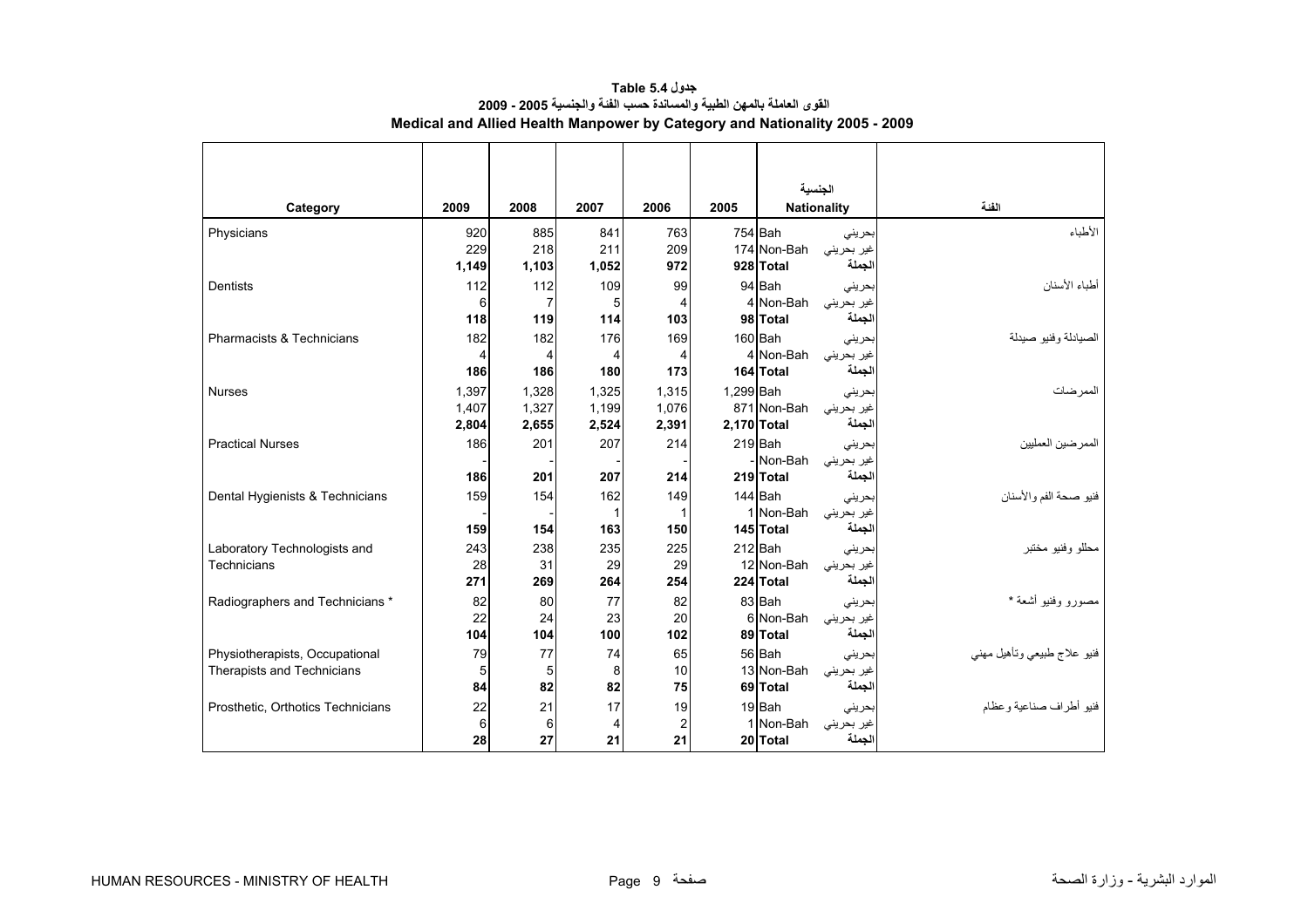| Category                         | 2009                | 2008           | 2007                       | 2006                  | 2005 | الجنسية                 | <b>Nationality</b>   | الفئة                            |
|----------------------------------|---------------------|----------------|----------------------------|-----------------------|------|-------------------------|----------------------|----------------------------------|
| Anaesthesia Technician           | 14                  | 15             | 15                         | 15                    |      | 15 Bah                  | بحرينى               | فنيو التخدير                     |
|                                  | 27                  | 22             | 18                         | 17                    |      | 16 Non-Bah              | غیر بحرینی           |                                  |
|                                  | 41                  | 37             | 33                         | 32                    |      | 31 Total                | لجملة                |                                  |
| Audio Visual Technician          | 14                  | 14             | 12                         | 15                    |      | 14 Bah                  | بحريني               | فنيو التسجيل السمعي/ البصري      |
|                                  | $\overline{2}$      | $\overline{2}$ | $\overline{c}$             |                       |      | 1 Non-Bah               | غیر بحرینی           |                                  |
|                                  | 16                  | 16             | 14                         | 16                    |      | 15 Total                | لجملة                |                                  |
| Electro Cardiogram technician    | 6                   | 6              | 6                          | 6                     |      | 8 Bah                   | بحريني               | فنيو تخطيط القلب                 |
|                                  | $\overline{2}$<br>8 | 7              |                            |                       |      | 2 Non-Bah<br>10 Total   | غير بحريني<br>لجملة  |                                  |
|                                  |                     |                |                            |                       |      |                         |                      |                                  |
| Psychiatric Techician            | 5                   | 5              |                            |                       |      | 3 Bah<br>- Non-Bah      | بحرينى<br>غیر بحرینی | المعالجين النفسيين               |
|                                  | 5                   | 5              |                            |                       |      | 3 Total                 | الجملة               |                                  |
| Electro Encephalograph           | 2                   | 2              |                            |                       |      | - Bah                   | بحرينى               | فنيو تخطيط الدماغ والأعصاب       |
|                                  |                     |                |                            |                       |      | - Non-Bah               | غیر بحرینی           |                                  |
|                                  |                     | 3              |                            | 3                     |      | -Total                  | لجملة                |                                  |
| Optical Technician               |                     | 5              | 3                          | 3                     |      | 3 Bah                   | بحريني               | فنيو فحص العيون                  |
|                                  | 3                   | 4              | 3                          | 3                     |      | 3 Non-Bah               | غیر بحرینی           |                                  |
|                                  | 8                   | 9              | 6                          | 6                     |      | 6 Total                 | لجملة                |                                  |
| Paramedic and Respiratory        | 67                  | 69             | 18                         | 27                    |      | 27 Bah                  | بحريني               | المسعفين وأخصائيي التنفس الصناعي |
| Specialist                       | 48                  | 45             | 41                         | 29                    |      | 27 Non-Bah              | غیر بحرینی           |                                  |
|                                  | 115                 | 114            | 59                         | 56                    |      | 54 Total                | لجملة                |                                  |
| Physicist                        | 3                   | 2              | 3                          | 2                     |      | 2 Bah                   | بحرينى               | فيز يائيين                       |
|                                  | 2<br>5              | 2              | 2<br>5                     | $\overline{2}$        |      | 2 Non-Bah<br>4 Total    | غیر بحرینی<br>لجملة  |                                  |
|                                  |                     | 4              |                            |                       |      |                         |                      |                                  |
| Radiation Therapist*             | 6<br>2              | $\cdots$       | $\cdots$                   | $\sim$ $\sim$         |      | $\ldots$ Bah<br>Non-Bah | بحرينى               | أخصائيي العلاج الاشعاعي *        |
|                                  | 8                   | $\cdots$       | $\sim$ $\sim$<br>$\ddotsc$ | $\sim$                |      | Total                   | غير بحريني<br>لجملة  |                                  |
| Immunization & Infection control |                     | <br>6          | <b>NA</b>                  | $\cdots$<br><b>NA</b> |      | NA Bah                  | بحرينى               | أخصائيي التمنيع و مكافحة العدوى  |
|                                  |                     |                | <b>NA</b>                  | <b>NA</b>             |      | NA Non-Bah              | غیر بحرینی           |                                  |
|                                  | 5                   | 6              | <b>NA</b>                  | <b>NA</b>             |      | <b>NA</b> Total         | لجملة                |                                  |

#### **(Cont'd) Table 5.4 جدول ) تابع( القوى العاملة بالمهن الطبية والمساندة حسب الفئة والجنسية 2005 - 2009 Medical and Allied Health Manpower by Category and Nationality 2005 - 2009**

\* تم احتساب أخصائيي العلاج الاشعاعي في السنوات السابقة ضمن فئة فنيي الأشعة . . Radiation Therapist was counted with Radiographers & Technicians in previous years \*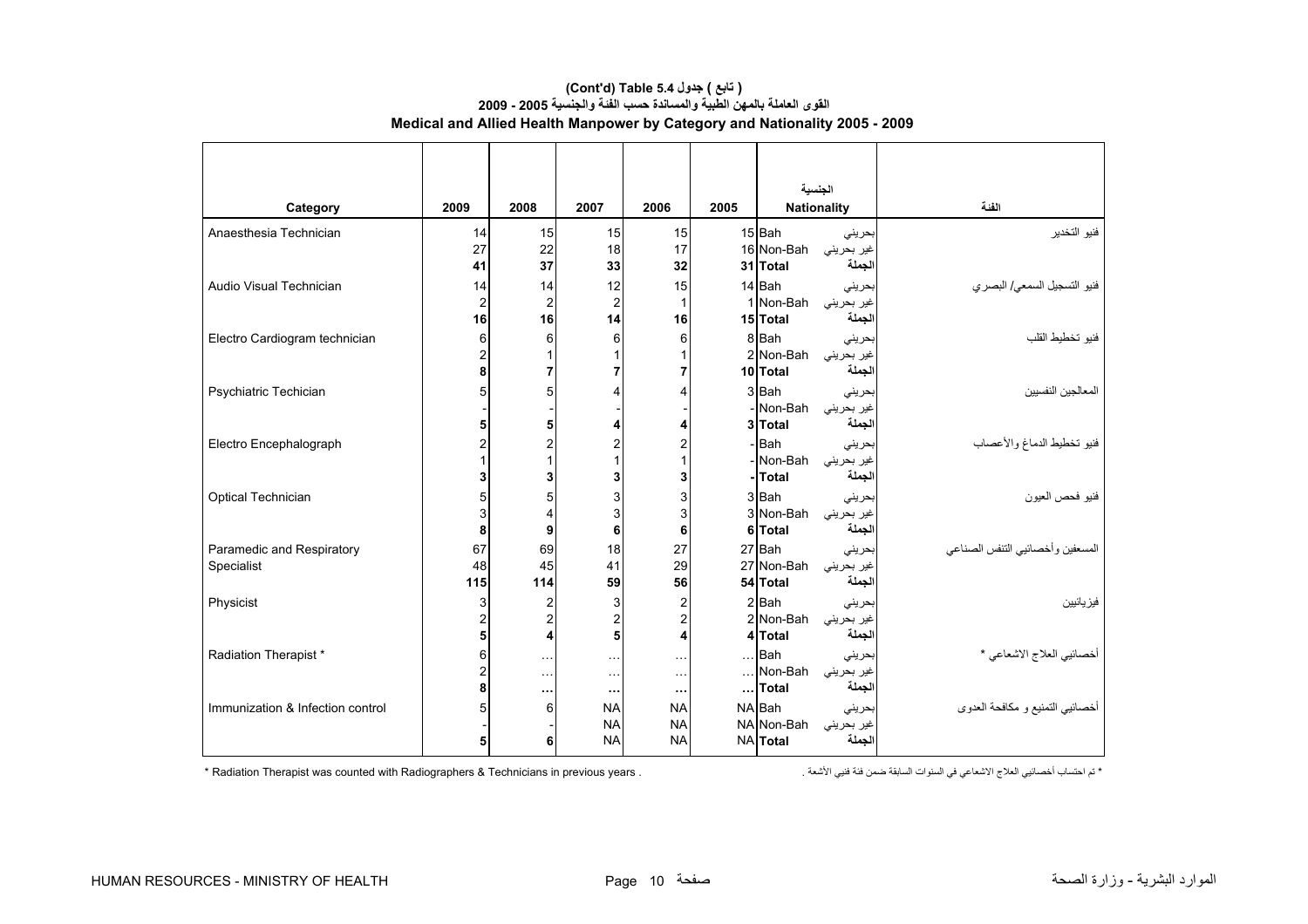<span id="page-9-0"></span>

|                                  | <b>Total</b>   |        |                | Non-Bahraini الجملة |        | Bahraini غیر بحرینی |              |                 | بحريني |                                |
|----------------------------------|----------------|--------|----------------|---------------------|--------|---------------------|--------------|-----------------|--------|--------------------------------|
|                                  |                |        |                |                     |        |                     |              |                 |        |                                |
|                                  | الجملة         | أنشى   | ذكر            | الجملة              | أنشى   | ذكر                 | الجملة       | أنشى            | نكر    |                                |
| Place of Work / Speciality       | <b>Total</b>   | Female | Male           | <b>Total</b>        | Female | <b>Male</b>         | <b>Total</b> | Female          | Male   | مكان العمل / التخصص            |
| <b>Salmaniya Medical Complex</b> | 432            | 169    | 263            | 140                 | 43     | 97                  | 292          | 126             | 166    | مجمع السلمانية الطبي           |
| <b>Accident &amp; Emergency</b>  | 62             | 16     | 46             | 35                  | 6      | 29                  | 27           | 10 <sup>1</sup> | 17     | الحوادث والطواريء              |
| Medical                          | 26             |        | 18             |                     |        |                     | 23           |                 | 16     | الباطنية                       |
| Gastroenterology                 | 3              |        | 3              |                     |        |                     | 3            |                 |        | أمراض الجهاز الهضمى 3          |
| Dermatology                      | 15             |        | 11             |                     |        |                     | 12           | 3               |        | الأمراض الجلدية 9              |
| Thoracic & oncology              |                |        |                |                     |        |                     |              |                 |        | الأمراض الصدرية 1              |
| Respiratory Therapy Group        |                |        | 2              |                     |        |                     |              |                 |        | مجموعة التنفس الصناعي 2        |
| General medicine                 | $\overline{2}$ |        |                |                     |        |                     |              |                 |        | طب عام                         |
|                                  |                |        |                |                     |        |                     |              |                 |        |                                |
| Oncology                         | 15             |        | 10             |                     |        |                     | 9            |                 |        | علاج الأورام                   |
| Heart diseases & coronary care   | 16             |        | 10             |                     |        |                     | 13           | 6               |        | أمراض القلب                    |
| Surgical                         | 35             |        | 28             |                     |        |                     | 29           |                 | 23     | الجراحة                        |
| Urology                          | 5              |        | $\overline{4}$ |                     |        |                     |              |                 |        | الجهاز البولي 4                |
| Paediatrics                      | 5              |        |                |                     |        |                     |              |                 |        | الأطفال 3                      |
| Burns & Plastic                  | 8              |        |                |                     |        |                     | 6            |                 |        | التجميل والحروق 5              |
| General                          | 12             |        | 9              |                     |        |                     | 12           |                 |        | عامة 9                         |
| Cardiovascular                   | 3              |        | 3              |                     |        |                     |              |                 |        | القلب                          |
| Organs Transplant                | $\overline{2}$ |        |                |                     |        |                     | 2            |                 |        | زراعة الأعضاء 1                |
| Orthosurgery                     | 16             |        | 14             |                     |        |                     | 12           |                 | 10     | جراحة العظام                   |
| Neurology                        | 20             |        | 13             |                     |        |                     | 14           |                 |        | الجهاز العصبي                  |
| Neurosurgery                     | 6              |        | 6              |                     |        |                     |              |                 |        | الجراحة العصبية 1              |
| Neurology                        | 9              |        | 6              |                     |        |                     |              | 2               |        | أمراض الجهاز العصبي 6          |
| Paediatrics Neurology            |                |        |                |                     |        |                     |              |                 |        | أمراض الجهاز العصبي(الأطفال) 1 |
| <b>Rehabilitation Medicine</b>   |                |        |                |                     |        |                     |              |                 |        | مجموعة التاهيل الطبي           |
| Overseas treatment group         |                |        |                |                     |        |                     |              |                 |        | مجموعة أطباء العلاج في الخارج  |
| Obstetrics & gynecology          | 48             | 39     | 9              | 14                  | 11     |                     | 34           | 28              |        | أمر اض النساء و الو لادة       |
| Ear, Nose and Throat             | 24             |        | 21             |                     |        |                     | 22           | 3               | 19     | الأنف والأذن والحنجرة          |

**جدول 5.5 Table الأطباء وأطباء الأسنان في وزارة الصحة حسب مكان العمل والتخصص والجنسية والنوع <sup>2009</sup> Ministry of Health Physicians and Dentists by Location, Field of Practice, Nationality and Sex 2009**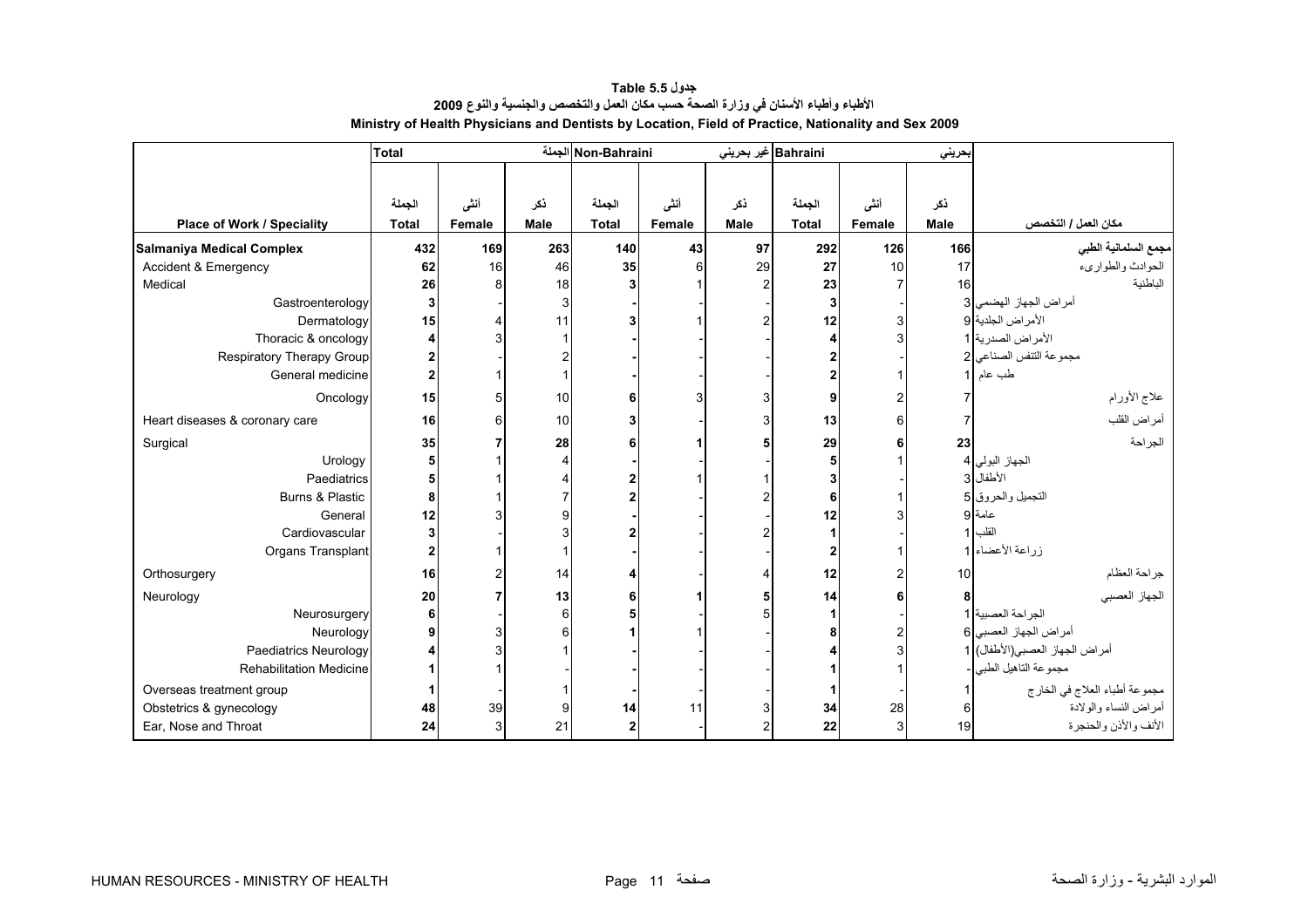|                                      | <b>Total</b> |                |             | Non-Bahraini الجملة |        |             | Bahraini غير بحريني |        | بحريني      |                                                |
|--------------------------------------|--------------|----------------|-------------|---------------------|--------|-------------|---------------------|--------|-------------|------------------------------------------------|
|                                      |              |                |             |                     |        |             |                     |        |             |                                                |
|                                      | الجملة       | أنشى           | ڏکر         | الجملة              | أنشى   | ذكر         | الجملة              | أنشى   | نكر         |                                                |
| <b>Place of Work / Speciality</b>    | <b>Total</b> | Female         | <b>Male</b> | <b>Total</b>        | Female | <b>Male</b> | <b>Total</b>        | Female | <b>Male</b> | مكان العمل / التخصص                            |
|                                      |              |                |             |                     |        |             |                     |        |             |                                                |
| Paediatrics <sup>1</sup>             | 36           | 21             | 15          |                     | 3      |             | 31                  | 18     | 13          | أمراض الأطفال <sup>1</sup>                     |
| Opthalmology                         | 16           | 10             | 6           |                     |        |             | 14                  |        |             | أمراض العيون<br>الأسعة                         |
| Radiology                            | 26           | 13             | 13          | 12                  |        |             | 14                  |        |             |                                                |
| Pathology & Hematology               | 18           | 10             | 8           |                     |        |             | 12                  |        |             | المختبر وأمراض الدم                            |
| Intensive Care Unit & Anaesthesia    | 50           | 18             | 32          | 32                  |        | 25          | 18                  | 11     |             | وحدة العناية المركزة والتخدير                  |
| Kidney Transplant                    | 15           | $\mathfrak{p}$ | 13          |                     |        |             | 11                  |        |             | أمراض و زراعة الكلي                            |
| <b>Chief of Medical Staff</b>        |              |                |             |                     |        |             |                     |        |             | مكتب رئيس الأطباء                              |
| Dentistry - SMC                      |              |                | Δ           |                     |        |             |                     |        |             | الأسنان                                        |
| <b>Psychiatric Hospital</b>          | 25           | 13             | 12          |                     |        |             | 24                  | 13     | 11          | مستشفى الطب النفسي                             |
| <b>Health Centers</b>                | 373          | 244            | 129         | 84                  | 25     | 59          | 289                 | 219    | 70          | المراكز الصحية                                 |
| AUP ASST U/SEC Office                |              |                |             |                     |        |             |                     |        |             | مكتب الوكيل المساعد للر عاية الصحية الأولية  - |
| Maternal & child care                | 11           |                | 9           |                     |        |             | 6                   |        |             | ر عاية الأمومة والطفولة [5                     |
| Family practice                      | 278          | 187            | 91          | 70                  | 21     | 49          | 208                 | 166    |             | طب العائلة والمجتمع 32                         |
| Workers health services              | 10           |                |             |                     |        |             |                     |        |             | الخدمات الصحية للعمال 3                        |
| <b>Health Education</b>              |              |                |             |                     |        |             |                     |        |             | التثقيف الصحى 1                                |
| School Health Program                |              | $\overline{2}$ |             |                     |        |             |                     |        |             | برنامج الصحة المدرسية -                        |
| Dental and Oral health services      | 67           | 45             | 22          |                     |        |             | 61                  | 42     |             | خدمات صحة الفم و الأسنان 19                    |
| <b>Public Health Directorate</b>     |              | 6              | 3           |                     |        |             | 9                   | 6      |             | ادار ة الصحة العامة                            |
| Training Directorate <sup>2</sup>    | 420          | 255            | 165         |                     | 8      |             | 411                 | 247    | 164         | إدارة التدريب <sup>2</sup>                     |
| Special Residency Training Programme | 376          | 224            | 152         |                     |        |             | 367                 | 216    |             | برنامج تدريب الأطباء المقيمين 151              |
| Dental post-graduate training        | 44           | 31             | 13          |                     |        |             | 44                  | 31     |             | قسم تدريب خريجي طب الأسنان  13                 |
| <b>Medical Review Office</b>         |              |                |             |                     |        |             |                     |        |             | مكتب المراجعة الطبية                           |
| Licensure & Registration Office      |              |                |             |                     |        |             |                     |        |             | مكتب التسجيل والتراخيص                         |
| <b>Medical Commission</b>            |              |                |             |                     |        |             |                     |        |             | اللجان الطبية                                  |
| Total                                | 1,267        | 689            | 578         | 235                 | 76     | 159         | 1,032               | 613    | 419         | الجملة                                         |

#### **الأطباء وأطباء الأسنان في وزارة الصحة حسب مكان العمل والتخصص والجنسية والنوع <sup>2009</sup> Ministry of Health Physicians and Dentists by Location, Field of Practice, Nationality and Sex 2009 (Cont'd) Table 5.5 جدول ) تابع(**

<sup>1</sup> Genetic counselling unit transferred to Paediatrics .

 $2$  Training Directorate: Total number of physicians including FPRP physicians and physicians of other related training programs . . للإدارة تابعة أخرى تدريبية

<sup>1</sup> أمراض الأطفال : يشمل أطباء الأمراض الوراثية .

ء<br>2- إدارة التدريب : مجموع عدد الأطباء يثسل أطباء برنامج طبيب العائلة وأطباء برامج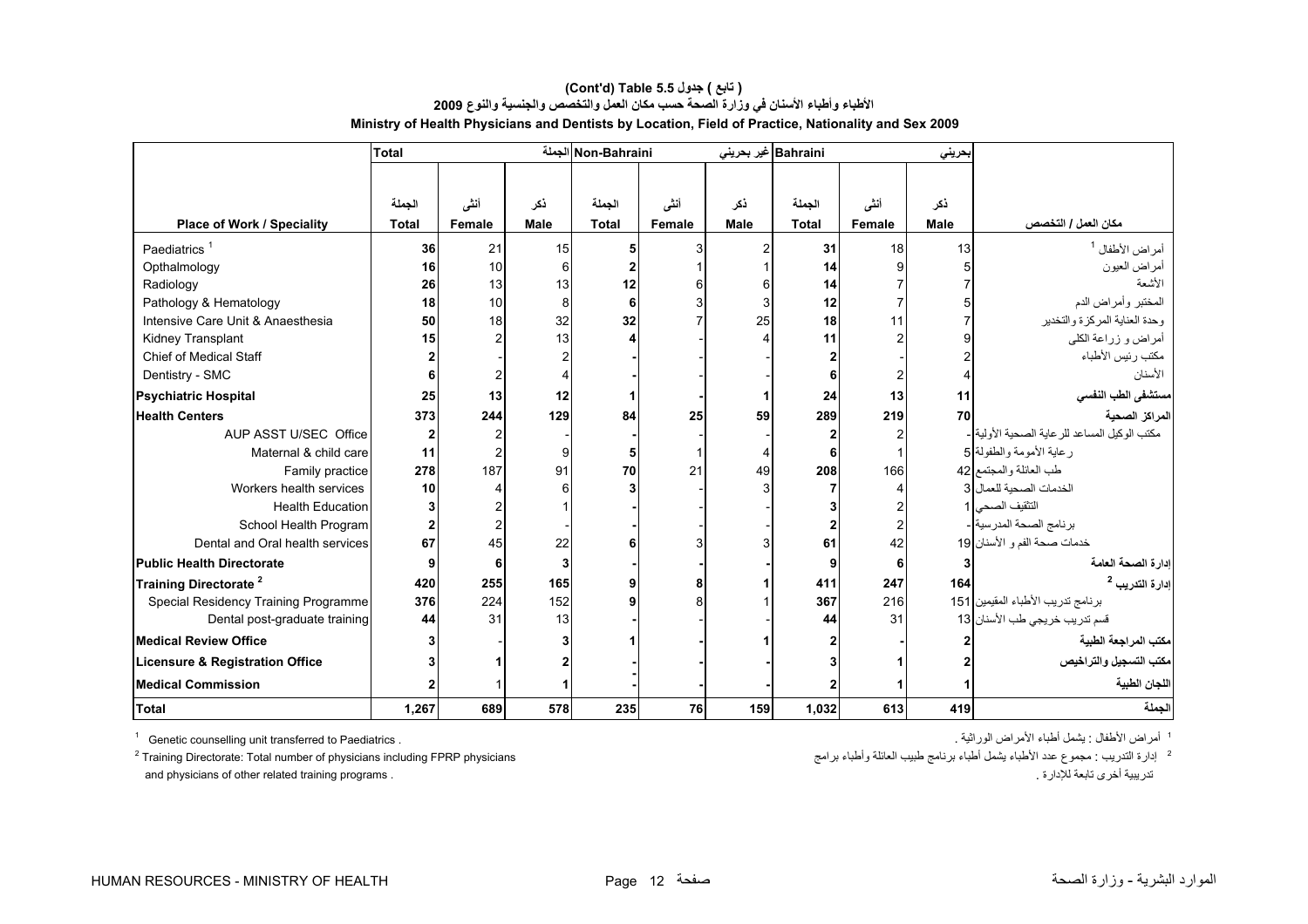<span id="page-11-0"></span>

|                                        |                 |              |              | غیر بحرینی  |                 | بحريني         |                          |
|----------------------------------------|-----------------|--------------|--------------|-------------|-----------------|----------------|--------------------------|
|                                        |                 |              | Non-Bahraini |             | <b>Bahraini</b> |                |                          |
|                                        | $\%$            |              |              |             |                 |                |                          |
|                                        | بحرينى          | الجملة       | أننى         | ذكر         | أنشى            | نكر            |                          |
| <b>Department</b>                      | <b>Bahraini</b> | <b>Total</b> | Female       | <b>Male</b> | Female          | <b>Male</b>    | القسم                    |
|                                        |                 |              |              |             |                 |                |                          |
| Office of Chief Executive              | 100             | 4            |              |             |                 |                | مكتب المدير التنفيذي     |
| <b>Medical Records Section</b>         | 100             | $\mathbf{2}$ |              |             |                 |                | قسم السجلات الصحية       |
| <b>Social Services</b>                 | 100             | 4            |              |             |                 |                | الخدمات الأجتماعية       |
| Radiology (Technical)                  | 86              | 87           | 2            | 10          | 48              | 27             | الأشعة (الخدمات الفنية)  |
| Dietetic Unit                          | 69              | 13           | 3            |             |                 | $\overline{c}$ | وحدة التغذية             |
| <b>General Support Services</b>        | 100             | 1            |              |             |                 | 1              | الخدمات المساندة العامة  |
| <b>Food Services</b>                   | 100             | 101          |              |             | 26              | 75             | خدمات الأطعمة            |
| <b>Domestic Services</b>               | 100             | 332          |              |             | 144             | 188            | خدمات التنظيفات          |
| Physiotherapy                          | 100             | 47           |              |             | 30              | 17             | العلاج الطبيعي           |
| <b>General Services Section</b>        | 99              | 139          |              |             |                 | 131            | قسم الخدمات العامة       |
| <b>Limited Private Practice</b>        | 100             | 5            |              |             |                 | ŕ              | الطب الخاص المحدود       |
| Central Sterilization Support Unit     | 100             | 57           |              |             | 16              | 41             | وحدة التعقيم المركزية    |
| <b>Medical Support Services</b>        | 100             | 3            |              |             |                 |                | الخدمات الطببة المساندة  |
| Resources Management Section           | 100             | 5            |              |             |                 | Δ              | قسم إدارة الموارد        |
| Medical Department *                   | 68              | 718          | 71           | 156         | 204             | 287            | الدائر ة الطبية *        |
| Pharmacy                               | 100             | 60           |              |             | 41              | 19             | الصيدلية                 |
| Laboratory                             | 92              | 161          |              | 6           | 98              | 50             | المخنبر                  |
| Transport Services *                   | 100             | 74           |              |             |                 | 74             | خدمات المواصلات *        |
| Nursing Services *                     | 59              | 2,226        | 894          | 15          | 1,039           | 278            | خدمات التمريض *          |
| Engineering and Maintenance Services * | 96              | 137          |              | 5           | $\mathcal{P}$   | 130            | خدمات الهندسة والصيانة * |
| <b>Total</b>                           | 72              | 4,176        | 977          | 194         | 1,678           | 1,327          | الجملة                   |

# **جدول 5.6 Table القوى العاملة في مجمع السلمانية الطبي حسب الدائرة والجنسية والنوع <sup>2009</sup> Salmaniya Medical Complex Manpower by Department, Nationality and Sex 2009**

 $*$  These services belong to Directorates other than Salmaniya Medical Complex .

\* هذه الخدمات تابعة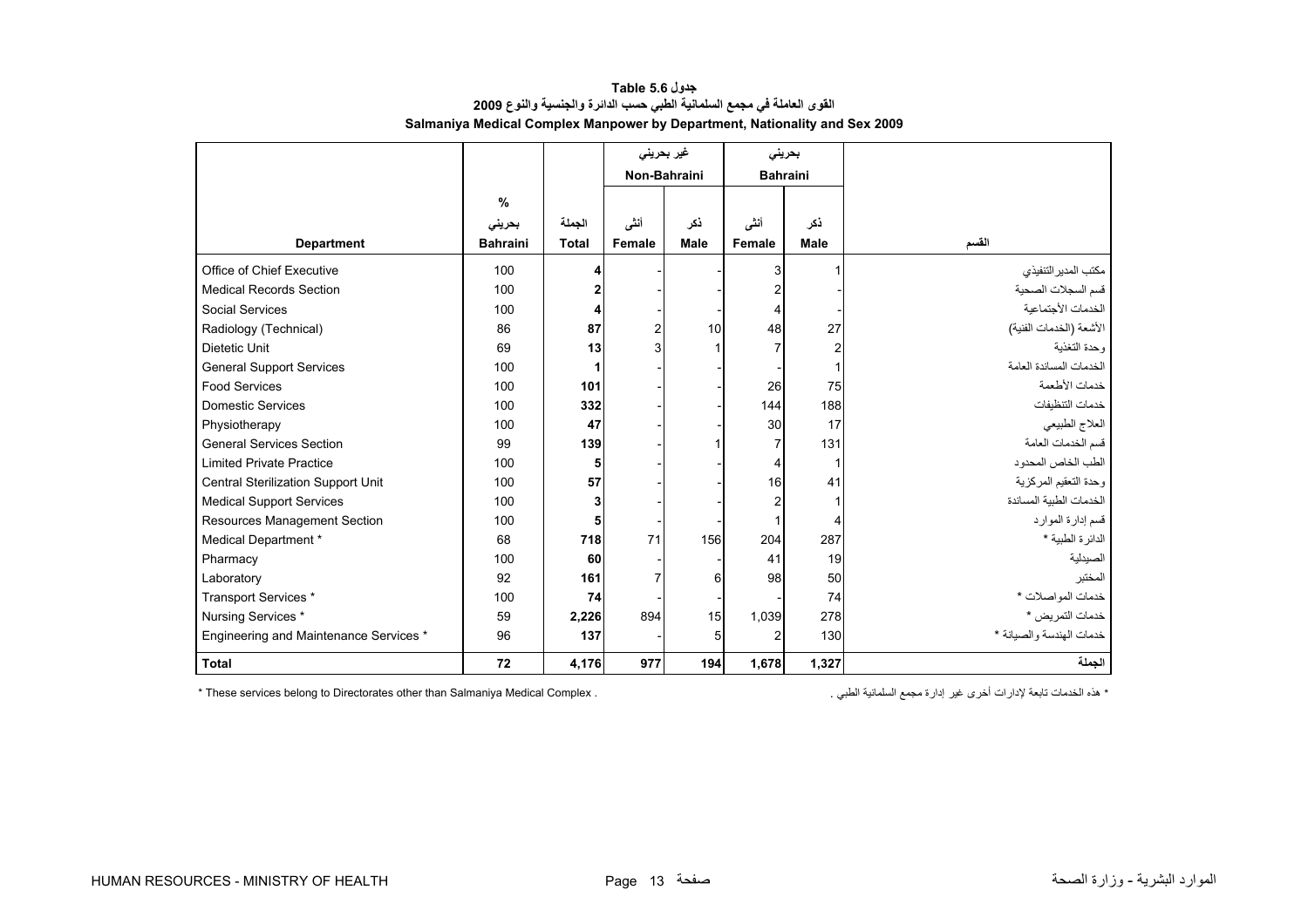# **جدول 5.7 Table القوى العاملة في إدارة المراآز الصحية حسب الجنسية والنوع <sup>2009</sup> Directorate of Health Centers Manpower by Nationality and Sex 2009**

<span id="page-12-0"></span>

|                                                    |                                            |                 | غیر بحرینی     |             |                | بحريني          |                                              |
|----------------------------------------------------|--------------------------------------------|-----------------|----------------|-------------|----------------|-----------------|----------------------------------------------|
|                                                    |                                            |                 | Non-Bahraini   |             |                | <b>Bahraini</b> |                                              |
| <b>Description</b>                                 | $\frac{9}{6}$<br>بحرينى<br><b>Bahraini</b> | الجملة<br>Total | أنشى<br>Female | ذكر<br>Male | أنشى<br>Female | ذكر<br>Male     | البيان                                       |
| Primary Health Care & Public Health Administration | 100                                        | 51              |                |             | 41             | 10              | إدار ة الر عاية الصحية الأولية والصحة العامة |
| <b>Clinical Departments</b>                        | 72                                         | 285             | 23             | 56          | 156            | 50              | الإدار ات الطبية                             |
| <b>Nursing Services</b>                            | 70                                         | 428             | 128            |             | 257            | 43              | خدمات التمريض                                |
| School Health Program                              | 99                                         | 92              |                |             | 83             | 8               | برنامج الصحة المدرسية                        |
| Dental & Oral Health Services                      | 97                                         | 233             | 3 <sub>l</sub> |             | 171            | 55              | خدمات صحة الفم والأسنان                      |
| <b>Health Education</b>                            | 97                                         | 33              |                |             | 25             | 7               | التثقيف الصحي                                |
| Health Region (1)                                  | 98                                         | 174             | 3 <sub>l</sub> |             | 119            | 52              | المنطقة الصحية (1)                           |
| Health Region (2)                                  | 95                                         | 225             | 9              |             | 141            | 73              | المنطقة الصحية (2)                           |
| Health Region (3)                                  | 98                                         | 213             | $\overline{a}$ | 2           | 145            | 64              | المنطقة الصحية (3)                           |
| Health Region (4)                                  | 98                                         | 302             | 6              |             | 185            | 110             | المنطقة الصحية (4)                           |
| <b>Total</b>                                       | 88                                         | 2,036           | 176            | 65          | 1,323          | 472             | الجملة                                       |

ملاحظة : تم احتساب القوى العاملة على حسب مركز التكلفة . " Note: The distribution of the manpower is based on cost center.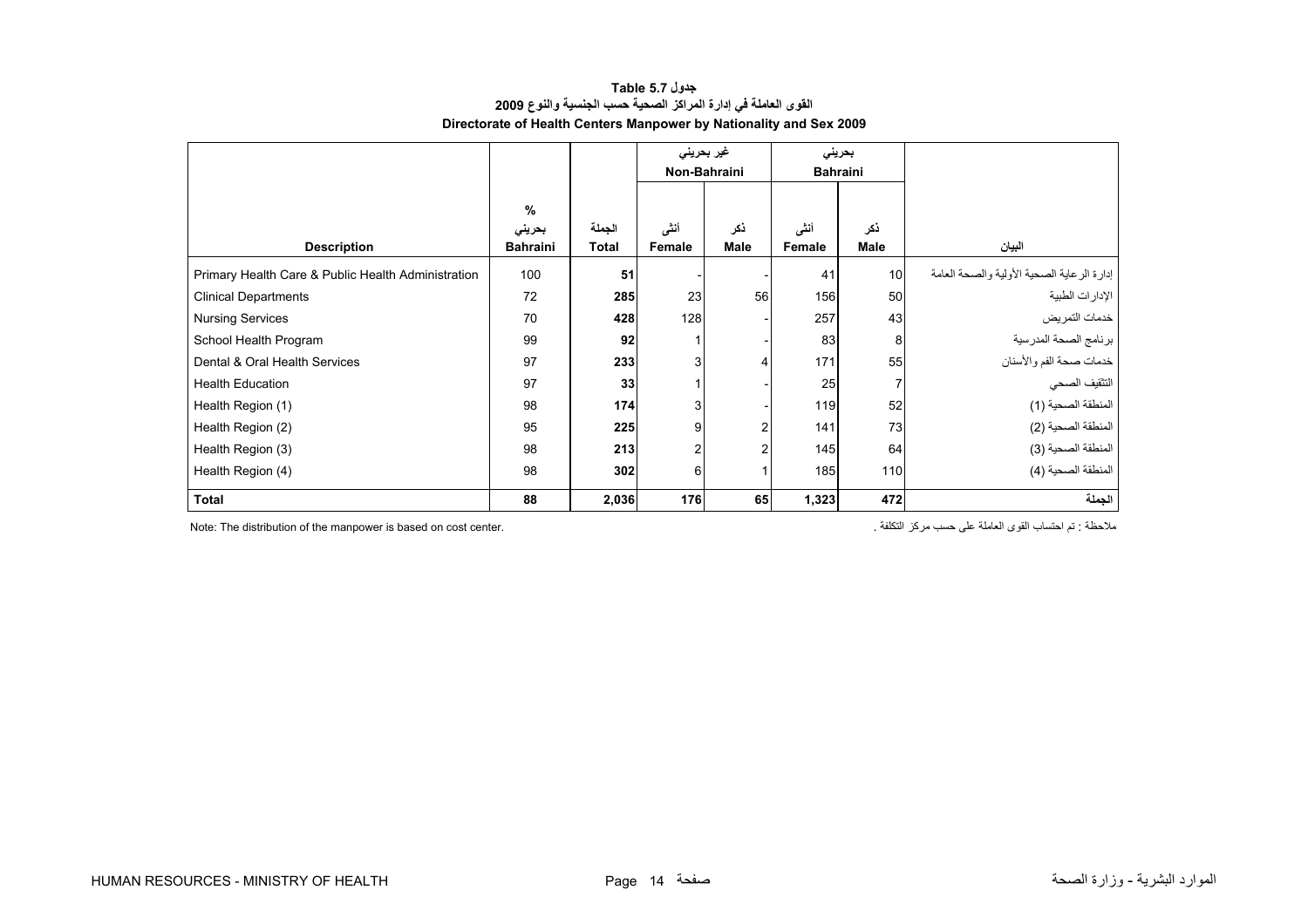| جدول Table 5.8                                                 |
|----------------------------------------------------------------|
| القوى العاملة في إدارة الصحة العامة حسب الجنسية والنوع 2009    |
| Public Health Directorate Manpower by Nationality and Sex 2009 |

<span id="page-13-0"></span>

|                                     |                 |        |        | غیر بحرین <i>ی</i><br>بحريني |                 |             |                                                        |
|-------------------------------------|-----------------|--------|--------|------------------------------|-----------------|-------------|--------------------------------------------------------|
|                                     |                 |        |        | Non-Bahraini                 | <b>Bahraini</b> |             |                                                        |
|                                     | %               |        |        |                              |                 |             |                                                        |
|                                     | بحريني          | الجملة | أنشى   | ذكر                          | أنشى            | نكر         |                                                        |
| <b>Description</b>                  | <b>Bahraini</b> | Total  | Female | <b>Male</b>                  | Female          | <b>Male</b> | البيان                                                 |
| <b>Public Health Directorate</b>    | 100             | 9      |        |                              | 4               | 5           |                                                        |
| Disease Control Section             | 100             | 31     |        |                              | 22              | 9           | إدارة الصحة العامة (مكتب المدير)<br>قسم مكافحة الأمراض |
| <b>Nutrition Section</b>            | 100             | 10     |        |                              | 9               |             | قسم التغذية                                            |
| <b>Food Control Section</b>         | 100             | 74     |        |                              | 18              | 56          | فسم مراقبة الأغذية                                     |
| <b>Environmental Health Section</b> | 98              | 244    |        |                              | 16              | 224         | قسم صحة البيئة                                         |
| Laboratory Section                  | 100             | 38     |        |                              | 23              | 15          | قسم المختبر                                            |
| Birth and Death Registration Office | 100             | 13     |        |                              | 10              | 3           | مكتب تسجيل المواليد والوفيات                           |
| Public Health Licensing Unit        | 100             | 4      |        |                              | 1               | 3           | وحدة تراخيص الصحة العامة                               |
| Total                               | 99              | 423    |        |                              | 103             | 316         | الجملة                                                 |

Note: The distribution of the manpower is based on cost center. .التنظيمي الرمز حسب على العاملة القوى احتساب تم : ملاحظة